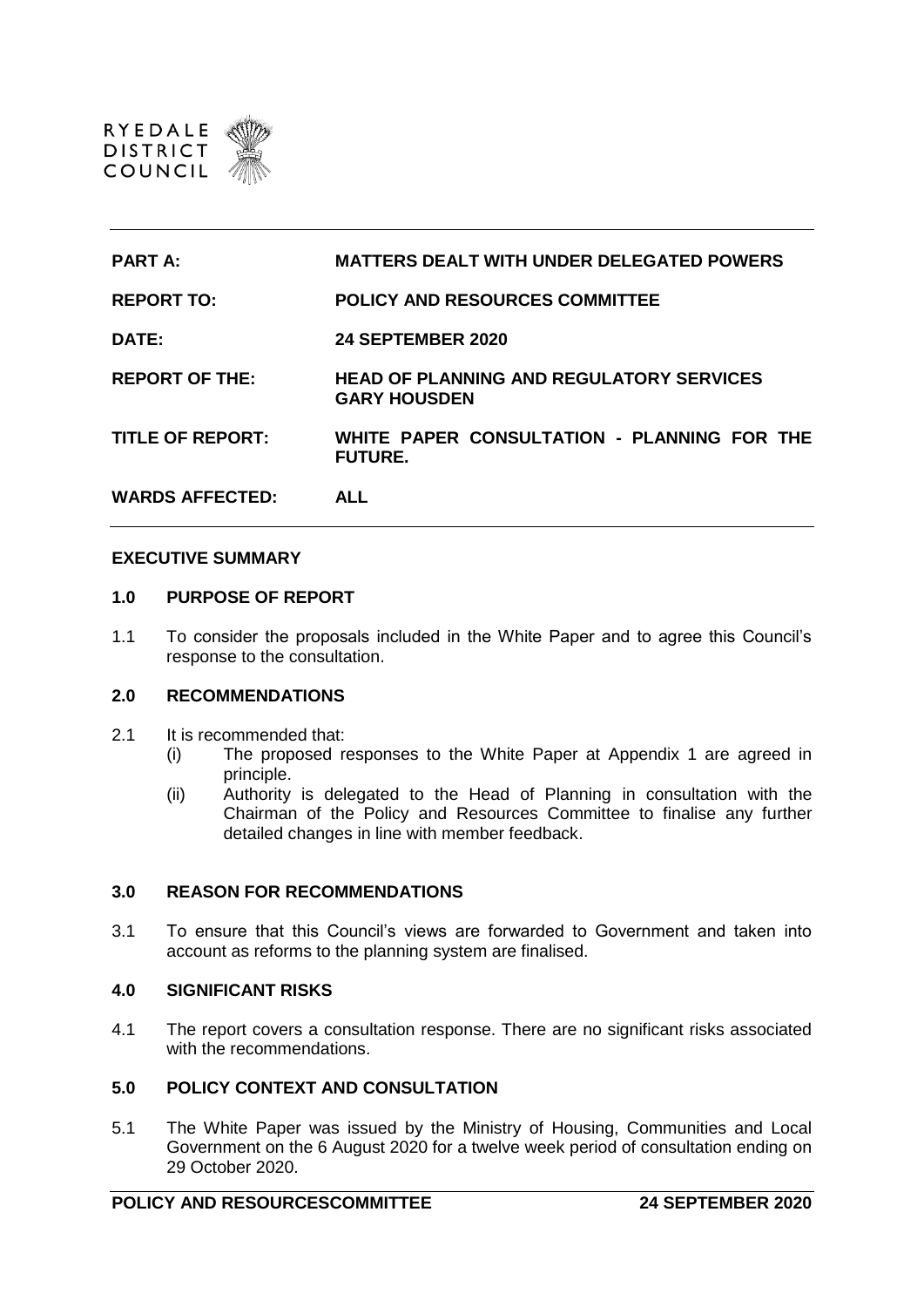- 5.2 The White Paper proposes significant reforms to the planning system which are directly relevant to this Council's role as Local Planning Authority and its corporate priorities: a sustainable, safe and clean place to live; strong, inclusive and attractive communities; harnessing Ryedale's unique economy to deliver growth, homes and jobs.
- 5.3 A further consultation paper, proposing changes to the current planning system has also been issued for consultation. This is the subject of a separate report on this agenda.
- 5.4 The members of the Local Plan Working Party considered the proposals in the White Paper at a meeting on 15 September 2020.
- 5.5 Officers have alerted Town and Parish Council's to the consultation and have suggested that they forward any views that they would like the District Council to consider as it frames its response. Any comments received from the local councils will be reported verbally at the Local Plan Working Party meeting. Clearly, the Local Council's may wish to respond directly and in their own right to the consultation or via the Local Council's Association which usually co-ordinates a response to government consultations on behalf of its members. Officers have also alerted all of the local estates to the consultation.

# **REPORT**

# **6.0 Planning For the Future - Overview**

6.1 The paper proposes radical reform of the planning system and the proposals represent one of the most significant set of changes to the system since its inception. This includes a new style of Local Plan, with consequential changes for the development management process. Members are advised that the White Paper can be read in full using the following links

[https://assets.publishing.service.gov.uk/government/uploads/system/uploads/attachm](https://assets.publishing.service.gov.uk/government/uploads/system/uploads/attachment_data/file/907647/MHCLG-Planning-Consultation.pdf) [ent\\_data/file/907647/MHCLG-Planning-Consultation.pdf](https://assets.publishing.service.gov.uk/government/uploads/system/uploads/attachment_data/file/907647/MHCLG-Planning-Consultation.pdf)

[https://assets.publishing.service.gov.uk/government/uploads/system/uploads/attachm](https://assets.publishing.service.gov.uk/government/uploads/system/uploads/attachment_data/file/907956/Planning_for_the_Future_web_accessible_version.pdf) [ent\\_data/file/907956/Planning\\_for\\_the\\_Future\\_web\\_accessible\\_version.pdf](https://assets.publishing.service.gov.uk/government/uploads/system/uploads/attachment_data/file/907956/Planning_for_the_Future_web_accessible_version.pdf)

- 6.2 The Government has made it clear that it considers reforms to the planning system to be necessary and has confirmed that the proposals are designed to:
	- Address delay and speed up development; reduce risk for developers; address complexity and political argument
	- Improve public trust and engagement
	- Improve design and build quality
- 6.3 In particular they seek to:
	- Streamline the planning process and replacing the 'entire corpus of plan-making law' – moving to a rules based decision making system rather than the current discretionary, case by case system (Emphasis on proactive place-making)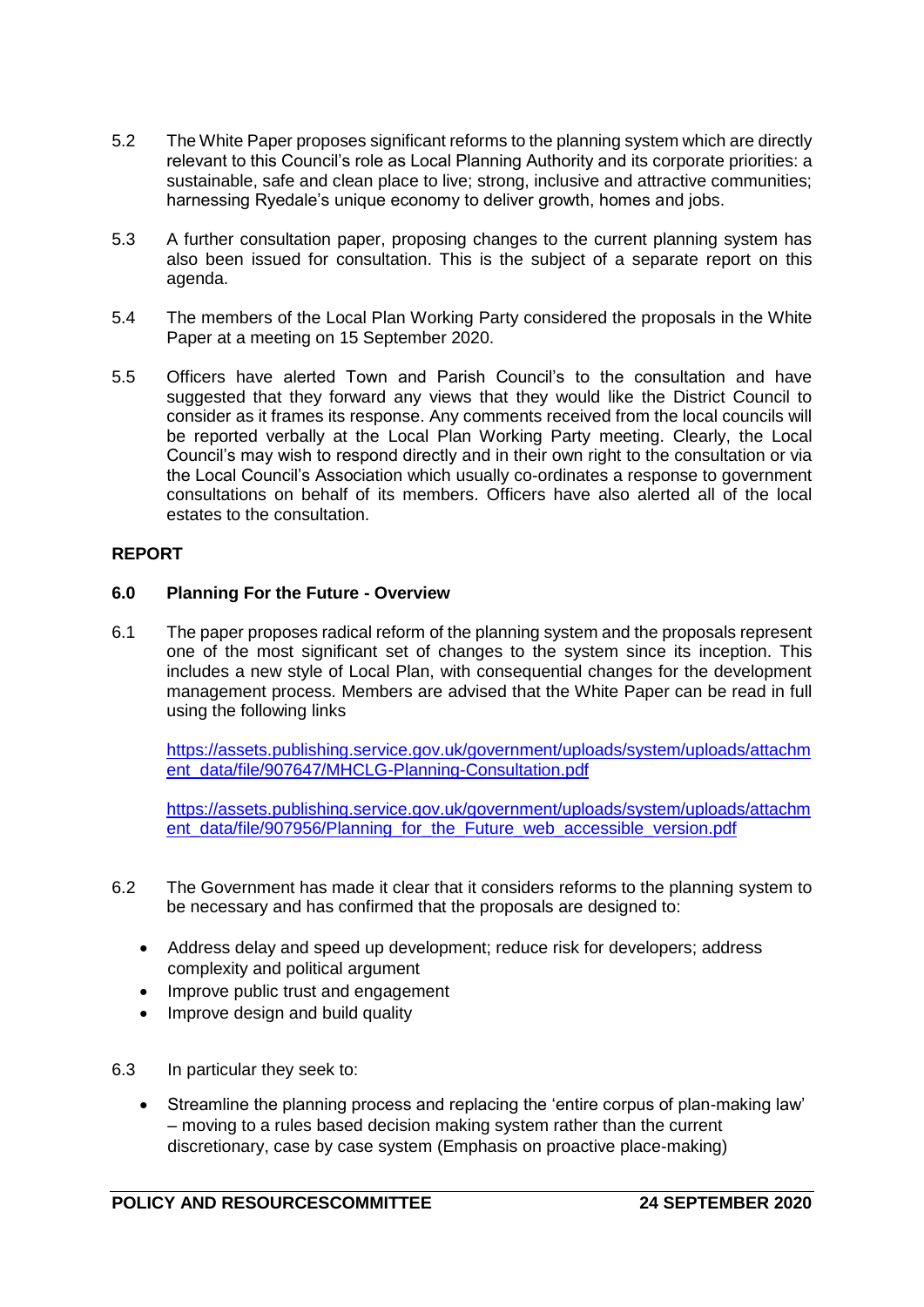- Introduce a radical, digital first approach to modernise the planning process driven by data rather than documents
- Bring increased focus on design, sustainability and proactive place-making
- Improve infrastructure delivery through reform of developer contributions
- Ensure more land is available for homes and development and to support renewal of town and city centres

The White Paper is an eighty page document. It includes 24 proposals which are accompanied by a set of twenty six detailed and specific questions. A detailed list of the proposals and a proposed response to the questions posed as part of the consultation (which are of particular relevance to the Council) is at Appendix 1.

# **Summary of Proposals**

- 6.4 The proposed changes are based on 3 'pillars' :
	- Planning for development
	- Planning for beautiful and sustainable places
	- Planning for infrastructure and connected places

### **Planning for development**

6.5 A new approach to plan-making is central to the proposed reforms. The role and content of plans and the process of production will be simplified with plans identifying three categories of land (across the whole plan area) on a colour coded digital interactive web-based map. :

Growth Areas: areas designated as suitable for substantial development (new settlements, urban extensions, major redevelopment sites).

Renewal Areas: areas which are suitable for development and covering existing built areas. This will include urban and brownfield sites, infill development and small sites on the edges of villages. The phrase 'gentle densification' is used in relation to these areas in the White Paper.

Protected Areas; areas where development would be generally and which are on a range of spatial scales, including Green Belt, Nationally Protected Landscapes, Open Countryside, Gardens areas at risk of flooding.

- 6.6 In Growth and Renewal areas, the plan will be expected to list suitable uses and establish design parameters (eg height and density) – established locally but informed by permitted development flexibilities and National Model Design Code. Sub- area categories can be used in Growth and Renewal areas and Growth Areas will be expected to include sub-areas to promote self and custom build and community-led housing. For Protected Areas, the plan will explain what is permitted by cross reference to the National Planning Policy Framework (NPPF)
- 6.7 To accompany the new style of plan a streamlined and more engaging plan-making process will be introduced, covering five stages: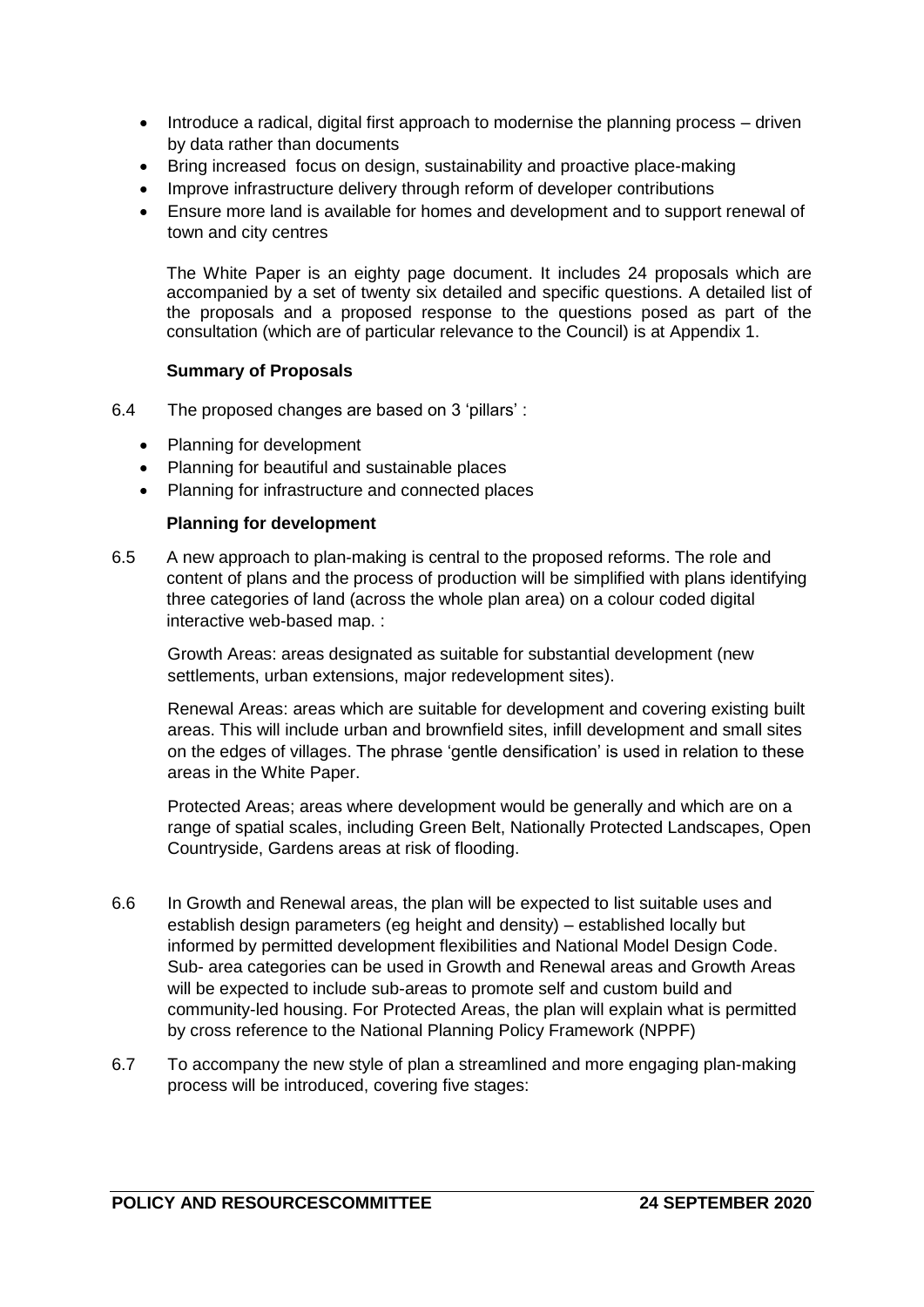| Stage1                                                                                 | Stage 2                                       | Stage 3                                                                                | Stage 4                                                                                                                                        | Stage 5                                                             |
|----------------------------------------------------------------------------------------|-----------------------------------------------|----------------------------------------------------------------------------------------|------------------------------------------------------------------------------------------------------------------------------------------------|---------------------------------------------------------------------|
| 6 Months                                                                               | 12 Months                                     | 6 Weeks                                                                                | 9 Months                                                                                                                                       | 6 Weeks                                                             |
| LPA calls for<br>suggestions for<br>areas for the 3<br>categories<br>Public engagement | LPA draws up Plan<br>and produces<br>evidence | Plan submitted for<br>Examination and<br>published for the<br>public to comment<br>on. | Inspector considers<br>whether the three<br>categories are<br>sustainable<br>All parties right to<br>be heard<br>Inspectors changes<br>bindina | Local Plan map,<br>key and text<br>finalised and come<br>into force |

- 6.8 In addition, to support development, accelerate plan-making and decision making, the package of proposed reforms also propose:
	- That development management policies will be established nationally and included in national policy to allow for shorter local plans
	- The emphasis of plans will be development parameters/standards informed by design codes that will 'twin track' plan production. If local design codes are not in place, the national design code ( expected Autumn 2020) will take precedence
	- That plans will be more visual with an ability to be digitally 'screened'
	- A simplified Sustainability Appraisal process
	- That the tests of soundness to be replaced with one sustainable development test
	- The removal of the Duty to Co-Operate
	- A statutory duty to adopt a new Local Plan no more than 30 months from legislation coming into force or 42 months for those that have adopted a plan in the previous three years
	- That Neighbourhood Plans are retained but with content to reflect national proposals for Local Plans ( an emphasis on local design requirements)
	- That larger development sites to be developed by multiple developers to improve build out rates
- 6.9 Significantly, the Government is also proposing the re-introduction of 'top down' housing requirements in order to distribute the national housing target of 300,000 new homes annually. This will be a binding requirement using a new methodology for calculating need. The methodology will be based on the number of existing homes in an area, projected rises in households and changes in affordability. It is made clear that requirements will be focussed in areas where affordability pressure is highest in order to prevent land being a barrier to new homes being built. It is stated that the methodology will take into account land constraints, such as Green Belt or protected landscapes although it is not clear how this will be achieved.
- 6.10 The paper indicates that the requirement to maintain a deliverable five year supply of housing may be removed but that the Housing Delivery Test will be retained in order to ensure that housing requirements are delivered.
- 6.11 To align with reforms to plan-making, a number of changes are proposed which are aimed at streamlining the development management process. These are summarised as follows: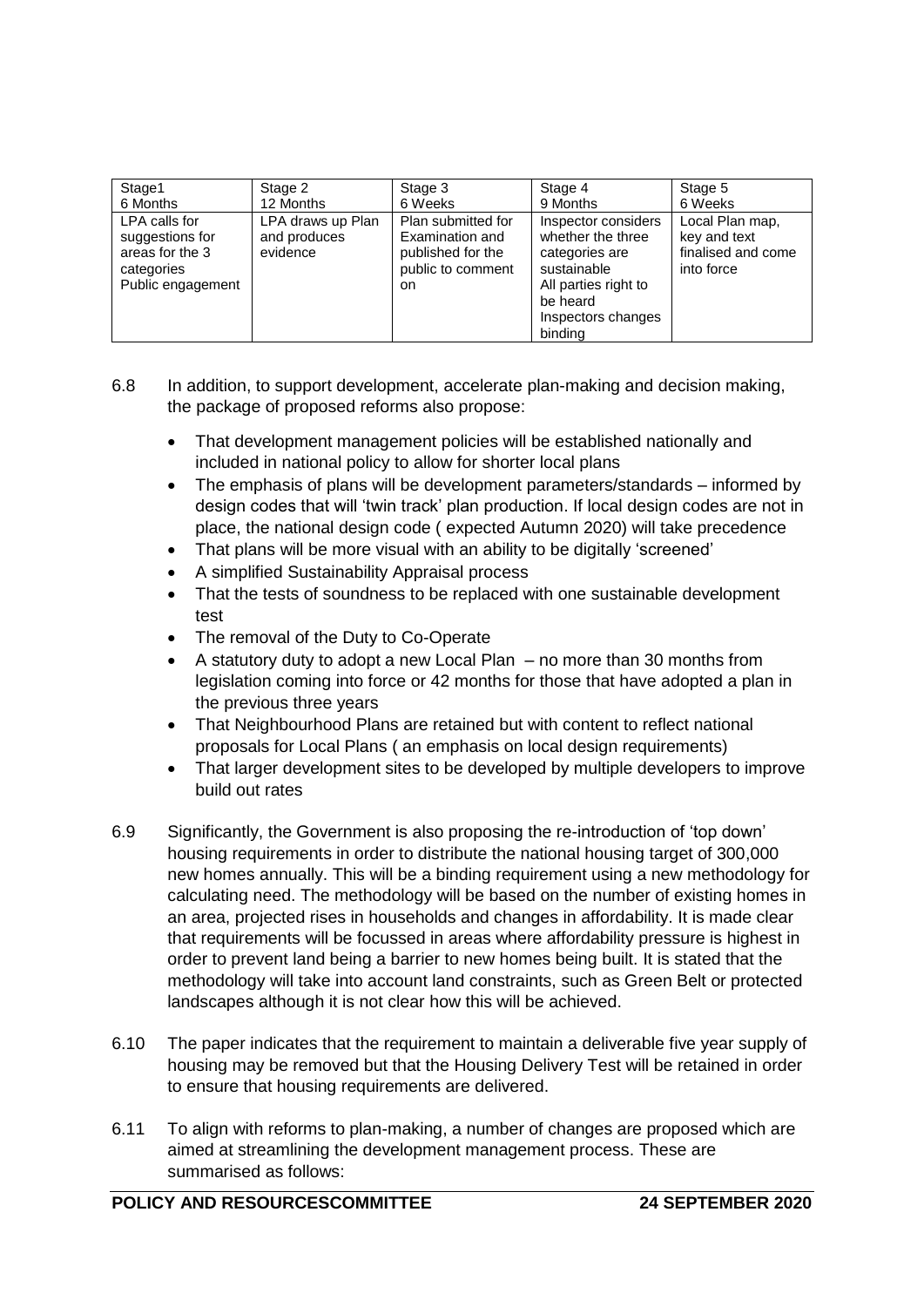| Growth Areas<br>Automatically given outline<br>permission on adoption of the plan<br>Requirement for a master-plan<br>and site specific design code to be<br>agreed for inclusion in the<br>category.<br>Full permission would then be<br>achieved through one of three<br>streamlined consent routes:<br>a reformed reserved matters<br>process (with decisions potentially<br>delegated automatically to<br>officers);<br>Local Development Order (which<br>could be linked to master plans<br>and design codes); | <b>Renewal Areas</b><br>A presumption in favour of<br>development with consent granted<br>in one of three different ways:<br>For pre-specified forms of<br>development set out in a local<br>plan, a new permission route<br>giving automatic consent if design<br>and prior approval requirements<br>are met<br>Faster planning application<br>process for other types of<br>development<br>Use of Local or Neighbourhood<br><b>Development Orders</b> | <b>Protected Areas</b><br>Planning Applications as at<br>present (unless permitted<br>development rights are utilised)<br>and assessed against national<br>policies in the NPPF. |
|---------------------------------------------------------------------------------------------------------------------------------------------------------------------------------------------------------------------------------------------------------------------------------------------------------------------------------------------------------------------------------------------------------------------------------------------------------------------------------------------------------------------|---------------------------------------------------------------------------------------------------------------------------------------------------------------------------------------------------------------------------------------------------------------------------------------------------------------------------------------------------------------------------------------------------------------------------------------------------------|----------------------------------------------------------------------------------------------------------------------------------------------------------------------------------|
| Development Consent Order<br>under Nationally Significant<br>Infrastructure regime ( in the case<br>of exceptionally large schemes<br>such as New Towns)                                                                                                                                                                                                                                                                                                                                                            |                                                                                                                                                                                                                                                                                                                                                                                                                                                         |                                                                                                                                                                                  |

- 6.12 Any proposal in a growth or renewal area which is different to the Local Plan would require a planning application but the Government emphasises that this would be very much the exception to the 'zoning', design code, rule-based approach.
- 6.13 In addition, the White Paper proposes:
	- Greater digitalisation of the application process, including case management software to automate routine processes; standardisation of technical information, applications and conditions
	- Planning data to be open and digitally accessible
	- 8-13 week determination period to be a firm deadline with extensions of time discouraged
	- Automatic delegation of decisions to officers where the principle of development is established
	- Automatic refund of fees is applications are not determined within time limits and deemed approval if there has not been a timely determination
	- Rebate of fees if applicants are successful on appeal
	- New approaches to consulting on applications (site notices and neighbour letters seemingly abolished) to better use technology and digital templates. Emphasis given to engagement in plan making and design code preparation)

# **Planning for beautiful and sustainable places**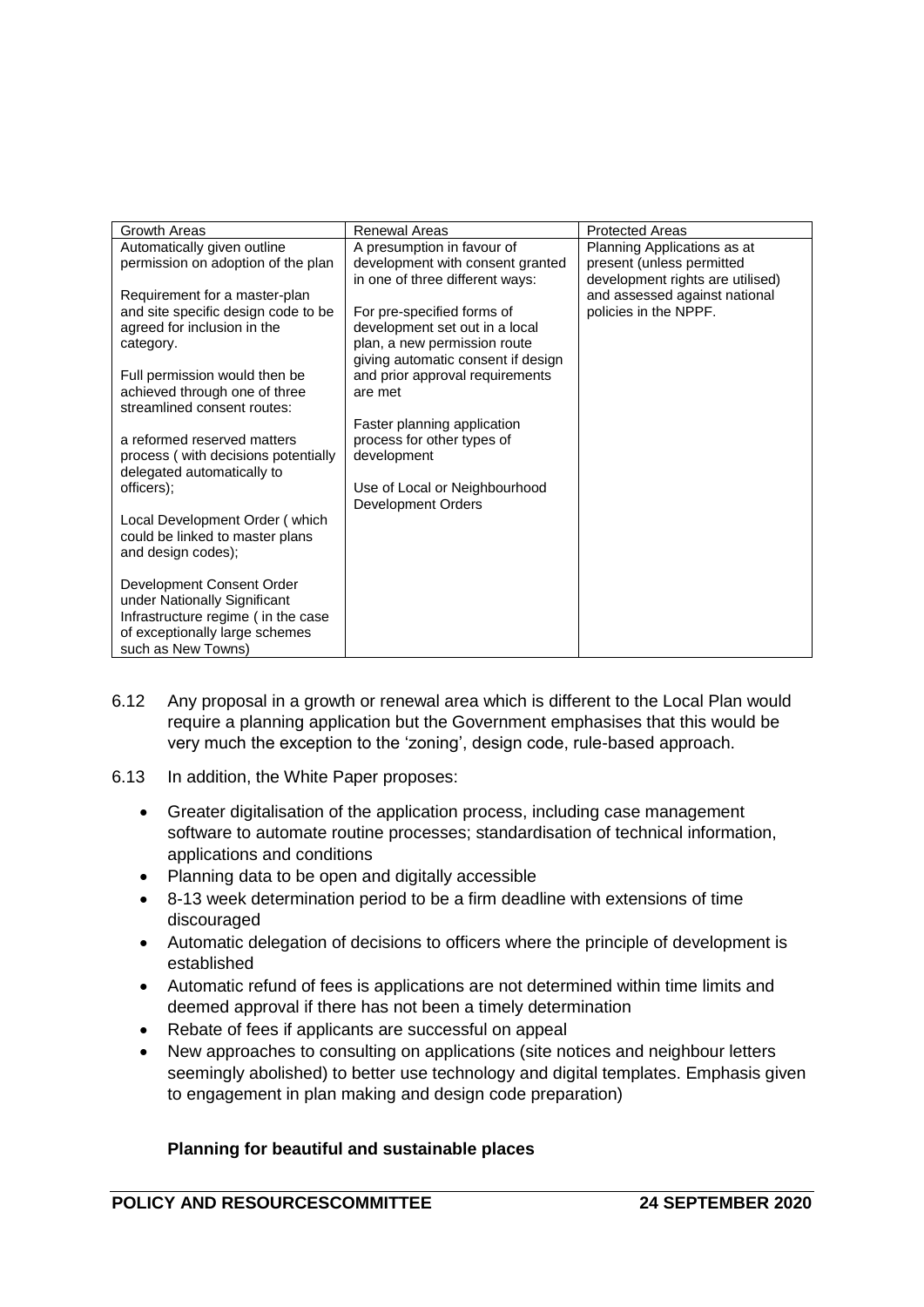- 6.14 The headline objective is that Planning should create beautiful and sustainable places. To augment this in decision taking, Local Planning Authorities will be expected to set out detailed design parameters and specific standards for their areas. A national model design code will be produced which will set out how this is to be achieved and will include parameters for development in different types of location. Local Design Codes will be expected to inform plan making and development proposals, providing effective input from local communities can be demonstrated.
- 6.15 A new 'fast-track' for beauty process will be established whereby proposals that comply with pre-established design codes are expedited. In growth areas, masterplan and site specific codes will required as a condition of permission in principle granted through a local plan. In Renewal areas, the scope of permitted development will be widened and potentially include the replication of local styles of development – much the same as the 'pattern books' of old.
- 6.16 A range of proposals relate to the stewardship and enhancement of the Environment and include:
	- Mandatory net gains for biodiversity
	- All new streets tree lined
	- National framework of green infrastructure standards
	- Revisions to Environmental Assessment process
	- Review of planning framework for Heritage Assets to support continued use of listed buildings and to address climate change
	- Improvements in energy efficiency standards with an ambition that all new homes built under the new planning system will not need retro-fitting in the future

# **Planning for infrastructure and connected places**

- 6.17 Under the proposals, the current system of planning obligations would be consolidated under a reformed new 'Infrastructure Levy' Existing Community Infrastructure Levy and Section 106 arrangements would be abolished. The new Levy would:
	- Be a flat rate, value based charge set nationally at a single rate or area specific rate
	- Be based on the principle of capturing land value uplift to fund infrastructure and affordable housing
	- Enable on-site affordable housing to be provided in lieu of levy payments (in kind delivery)
	- Be charged on final value of development
	- Be charged on occupation
	- Include a value based minimum threshold where no charge would apply
	- Ensure that revenue is collected and spent locally
	- Be extended in scope to cover change of use
	- Ensure a neighbourhood share is retained

# Commentary/Issues

6.18 In operating the current planning system, Ryedale has proactively supported growth and sustainable development in the District. In this respect, a number of concerns that the Government has in relation to the operation of the system are simply not borne out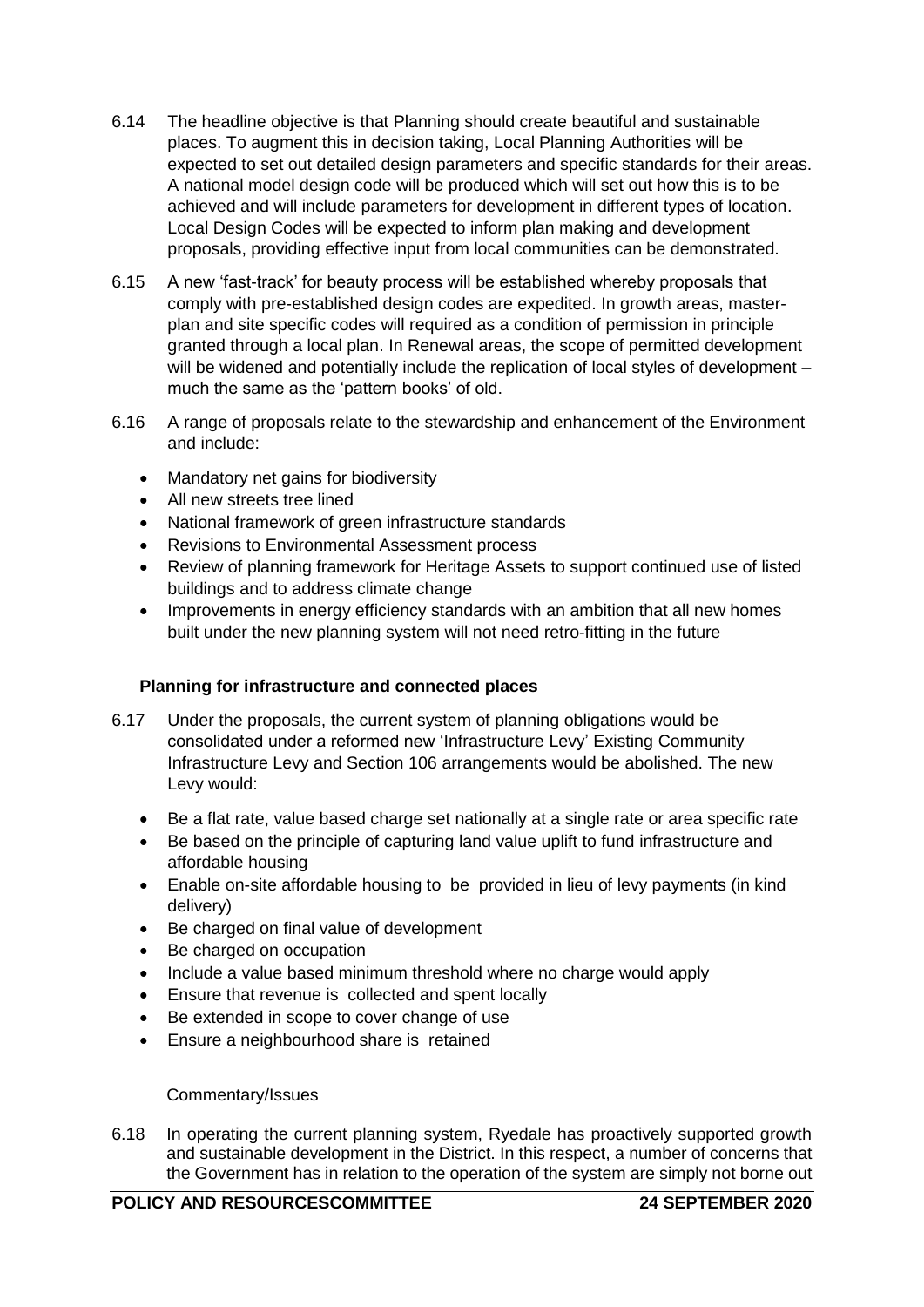by outcomes in this District. Notwithstanding this, it is very difficult to dispute the fact that that under the current system, local plans do take too long to prepare; national housing requirements are not being met and that greater attention should be paid to achieving well designed, 'beautiful' places.

- 6.19 The proposals in the White Paper are schematic and are not accompanied by details. In this respect, it should be noted that the extent to which any changes to the system are successful in the long term will depend on the details that are subsequently established in legislation and the subsequent operation and implementation. There have been numerous changes to the system which have been designed to accelerate and simplify the process and increase engagement which have not been achieved as requirements and practice are established over time.
- 6.20 Appendix 1 lists the questions posed as part of the consultation. In many respects, it is difficult to argue against the principles of what is being proposed without a more detailed understanding of how the new system will work in practice or evolve over time. The proposed responses at Appendix 1 are framed against this context and draw on some of the issues, challenges and opportunities that the proposals present.
- 6.21 Before these are considered in detail below, it should be noted that a theme running thought the document is an inherent tension between a centralising tendency of some of the proposals and localism. This is largely driven by the need to increase speed in the system and to provide more certainty. For example, under the proposals housing requirements will be 'top' down and set by Government, development management policies will be established nationally and the use of different consent regimes can all restrict local influence and engagement in the process. It is also notable that the proposed reforms focus very much on perceived failings of the planning system. There is nothing in the package of proposals to encourage broader involvement to support housebuilding or to ensure that developers build the development that they secure permission for.

Plan-making and decision taking

- 6.22 The proposed change in style of local plans should result in a simpler document which is more readily understood and the inclusion of generic development management policies in national policy should not be problematic. However, it is less clear on how local objectives or circumstances can influence development in each of the identified categories or zones. Local Design codes will address these in part. However, unless these are wide enough in scope to cover specific local ambitions for places or unless specific local policies can be included within the plan across all three local plan zones, the role of the plan in successful place-making could be limited. The way in which a place functions is as equally important as how it looks if it is to be successful. It is also important that any increased use of the permitted development/prior approval process applied in renewal or protected areas does not undermine local place-making ambitions.
- 6.23 The Government has made it clear that protected areas can be identified as sub-areas within renewal areas. It is not clear how some areas which require protection can be easily mapped. The settings of heritage assets are an example. The appreciation of an asset varies across a place and is a matter of judgment. National or local policies will need to be in place to ensure this is capable of being considered alongside the binary category/zonal approach.
- 6.24 The most significant problem with local plans in their current form is undoubtedly the time in which it takes to produce them. The proposed statutory timetable for the plan-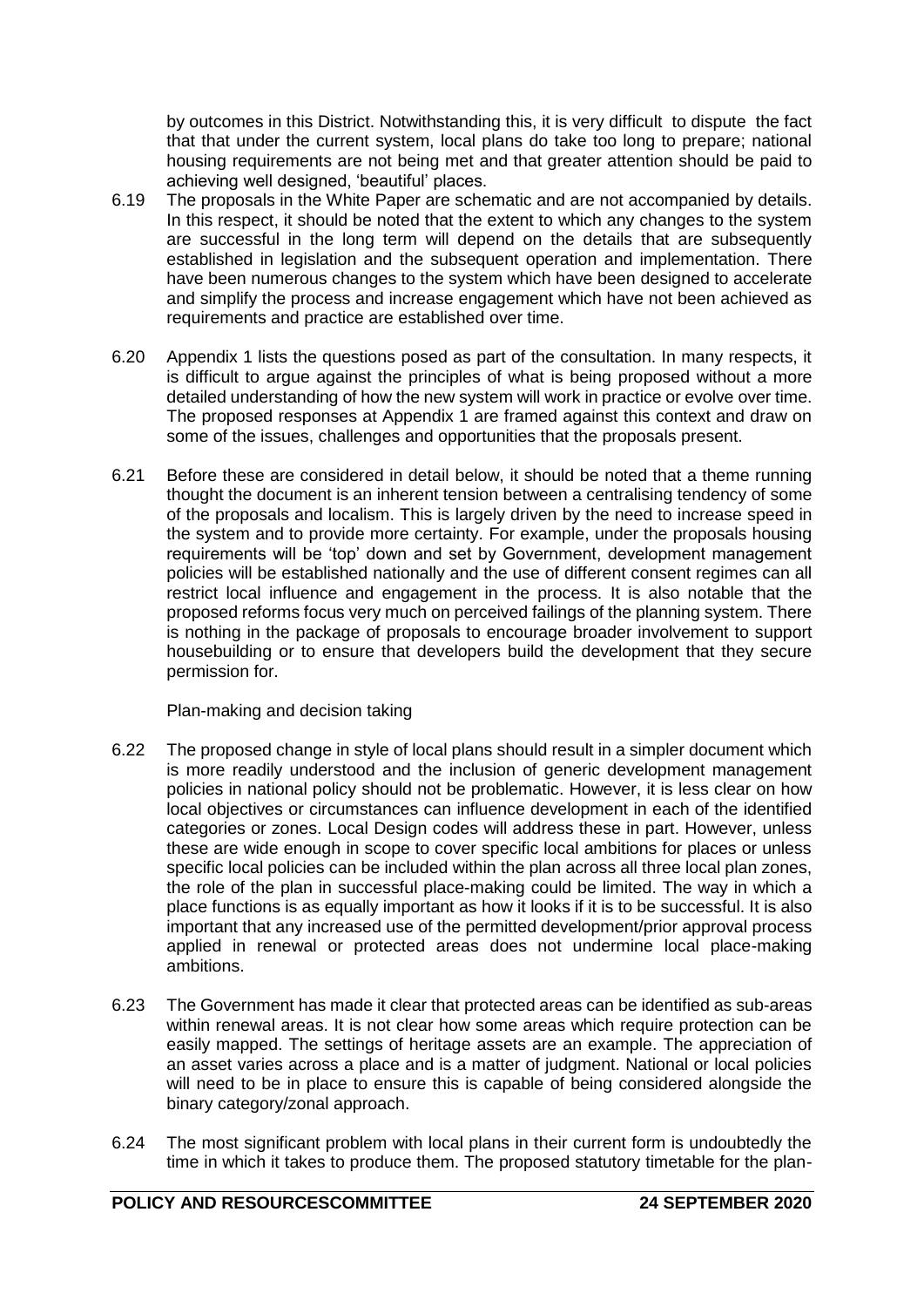production appears optimistic in the absence of any details of the work that will no longer be required to support and evidence plan preparation. The reduction in the number of tests of soundness will only make a difference if the evidence required under the new sustainable development test is rationalised accordingly. There is no explanation in the document of how the new system will, if at all, result in a reduced evidence base to support a plan.

- 6.25 The proposed reforms to the plan making process do not focus on the examination which is resource intensive and time consuming. A move to a more rule based approach provides an opportunity to fundamentally rethink the examination/scrutiny process.
- 6.26 The reforms as a whole front load public engagement in planning to the plan-making process. From experience, much engagement in planning takes place as planning applications come forward. Under the new system, unless local people are actively engaged in the preparation of the plan (and design codes) and understand the implication of the different consent regimes which will operate alongside it, the opportunity to influence development at the point at which it does come forward will be limited.

Housing

- 6.27 The introduction of a binding, nationally set housing requirement is a significant element in the proposals. Whilst this is will be a matter of principle for many authorities, it is evident that in many areas, authorities have failed to plan for and meet housing requirements – often with implications for neighbouring authorities.
- 6.28 The national method aims to ensure more homes are built in areas where affordability is most acute and demand is high. It confirms that constraints will be taken into account in establishing the figure but there is no explanation of how this is intended to work in practice and there is a danger that this is applied in too simple terms. The growth of the City of York is constrained by the York Green Belt. That constraint also impacts upon this district, with household projections reflecting past trends in the movement of displaced households. The cross boundary impacts of constraints should be a factor in any methodology. Household projections and affordability ratios for Ryedale are also presented for the District as a whole despite the fact that over a third of the land area of the District is covered by nationally protected landscapes.
- 6.29 The approach is predicated on the assumption that the market will deliver a step increase in numbers and that this will in turn improve the affordability of housing in high demand areas. It is unclear whether evidence exists to support this broad proposition.
- 6.30 The implications for the delivery of affordable housing through the Infrastructure Levy are not immediately clear or specific. Under current Section 106 arrangements provision is secured by a legal agreement and it is unclear how the certainty which comes with the legal agreement can be replicated. It is also unclear whether the level of affordable housing to be provided in kind on sites is to be established through a national or local standard. The ability for local authorities to work with a nominated affordable housing provider is to be welcomed as is the ability for local authorities to spend Infrastructure levy receipts on the provision of additional affordable housing.

Technology and Equality

6.31 The emphasis on the use and application of data rather than documents is not fully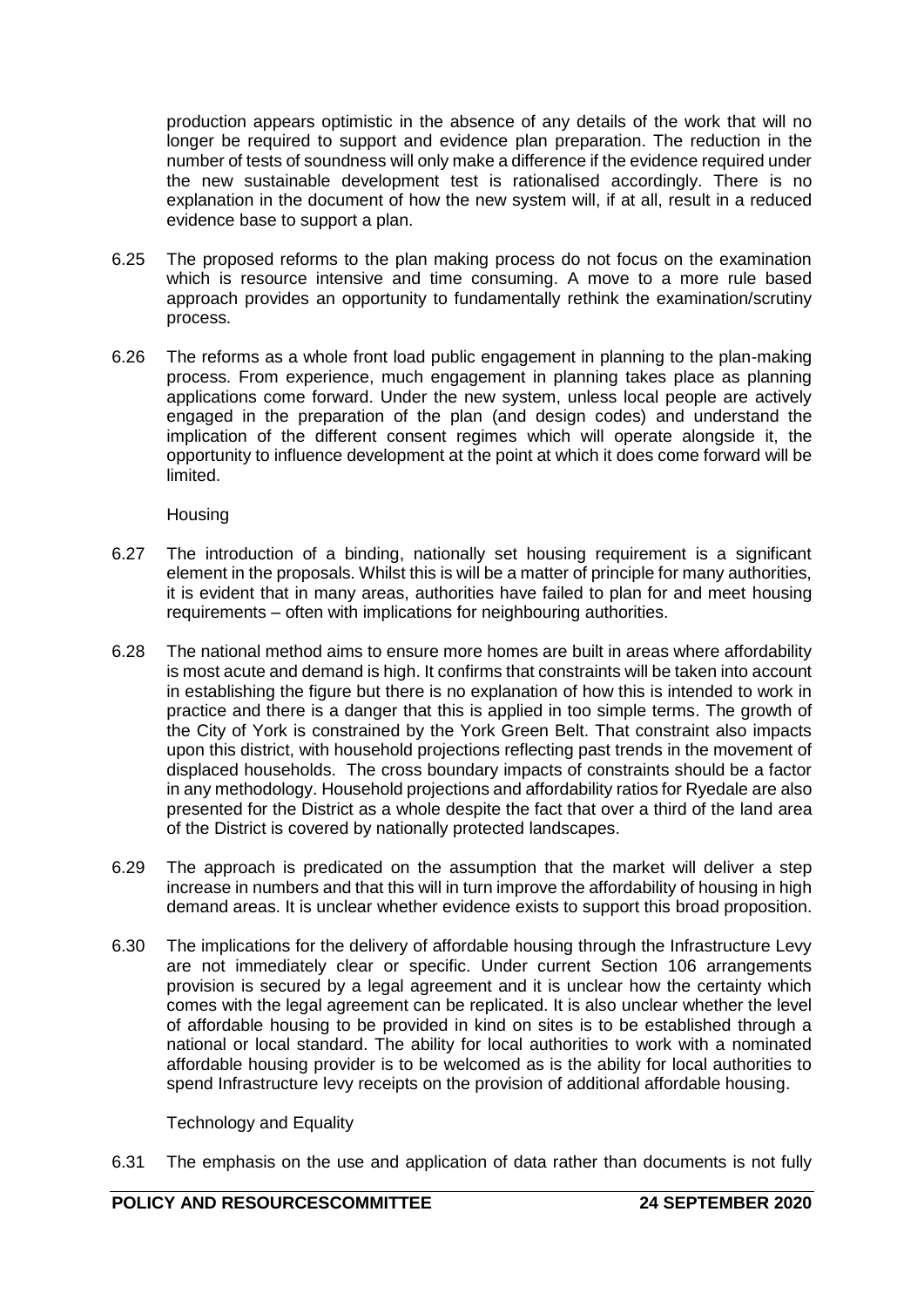explained in the paper. In terms of plan making, data requires collation, analysis and interpretation which results in documents. Whilst the increased use of data in the administration of the process is more easily envisaged, this element of the proposals is not clear and further explanation of what this is intended to mean in practice would be helpful.

6.32 The proposed increases in the use of technology is positive although the extent to which radical change in the use of technology can be introduced quickly will be a challenge. For some areas of the country the ability to optimise the use of new technology remains limited. In addition, engagement in the planning system through technology will always present a challenge to some members of the community. Data, information and participation will need to be in a range of formats if everyone in a community is to be provided with the opportunity of engaging in the process.

Design

- 6.33 The emphasis placed upon design is notable and welcome. It is essential however, that the rhetoric is met with reality as the new system is implemented. The Government recognises that local design codes are integral to the new reforms. It recognises that these will take time to prepare, in part due to resource and skills constraints. There is a danger that local character and preferences would be over ridden by the National Model Design Code and a revised manual for streets. This would have the opposite of the Government's intention and would risk the creation of standardised places.
- 6.34 For the system to work as a proposed rule based approach it is imperative that developers are required to adhere to them and that national policy does not provide for departures from established and agreed local design codes.
- 6.35 In addition, if the Government is committed to building beautiful places it should reflect upon the outcomes of changes to permitted development rights which have resulted in less than attractive changes of use and extensions to many buildings. The ambition to create beautiful places is undermined by the increased use of permitted development rights. For the package of proposals to be successful as a whole, this is a tension and a contradiction which should be addressed.

Environmental Protection

- 6.36 Proposed reforms in relation to the environment are very limited. There are few substantive details in relation to the Government's 'net zero commitment' by 2050. It is unclear whether low/zero carbon build standard will be set nationally (which would align with the rules based approach that the Government is seeking to establish) or, if authorities will have the option of introducing standards via local design codes.
- 6.37 Whilst there is some scope to simplify the environmental assessment and sustainability appraisal process, in some cases it is not clear how this links to other proposals. For example, by omitting the outline planning permission stage, it is unclear how environmental impacts will be screened, scoped and assessed for schemes coming forward in 'growth' areas. The level of detail in relation to land use and development quantum will need to be established in detail at the plan making stage, but this does raise the issue of how flexible the plan could be in responding to changing requirements within its identified growth areas. This is a potential inflexibility of the rules based/ zonal approach which will make it less responsive to the changing requirements of local communities or developers.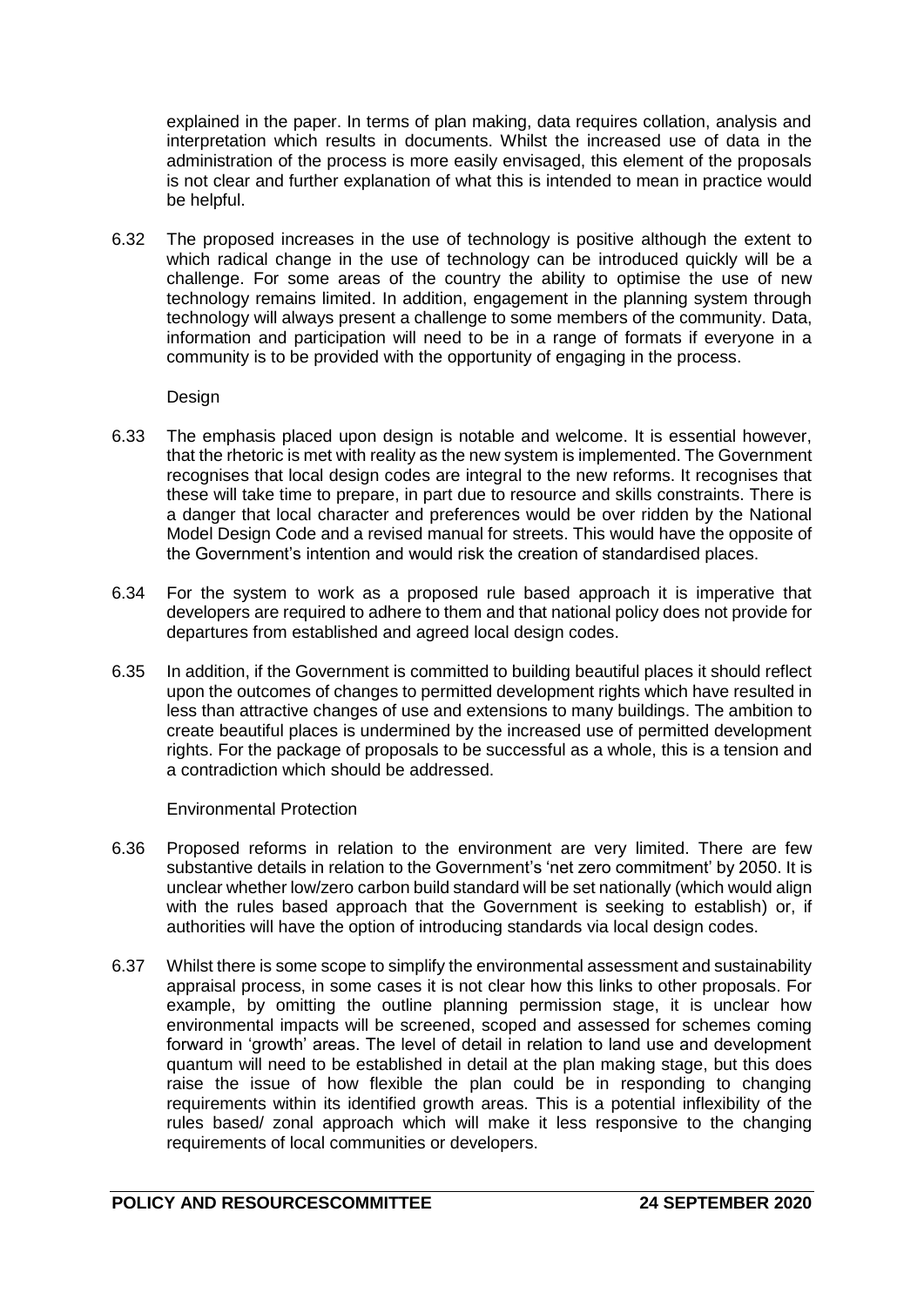Developer Contributions/Infrastructure

6.38 In primarily seeking financial contributions, the proposals appear to be seeking to move delivery responsibilities from developers to local authorities. The Infrastructure Levy would be due on occupation of development, which raises issues over the funding of necessary infrastructure. The proposals seek to address this by allowing Local Authorities to borrow against future levy receipts in order to front fund infrastructure.

It is not clear whether contributions secured under highway legislation will continue in their current form.

6.39 In principle, the securing of contributions from land value uplift should work well in high value areas. It is not clear how infrastructure is to be funded in areas where land values are low and which would be below the minimum levy threshold. There is a danger in this respect that the approach would perpetuate regional economic disparity unless alternative funding to support growth and renewal is provided. In any area, there is a risk that if development values fall, levy contributions will reduce and this would present a significant risk to Local Authorities and communities in terms of infrastructure and affordable housing provision.

# **7.0 IMPLICATIONS**

- 7.1 The following implications have been identified:
	- a) Financial

The proposals place significant emphasis on the use new technology. There is an expectation that digital and geospatial capability and capacity will be created with technology to support public engagement, interactive mapping and digital application services. This will require significant financial investment. The proposed changes to the planning consent regimes may also result in reduced planning application fee income.

b) Legal

The reforms will result in changes to existing primary and secondary planning legislation.

c) Other (Equalities, Staffing, Planning, Health & Safety, Environmental and Climate Change, Crime & Disorder) The proposed reforms have direct implications for the review of the Local Plan. There will be a need for some additional training for planning staff in terms of IT and design skills. The increased reliance on technology in the operation of a reformed planning system will have implications under the Public Sector Equalities Duty.

# **8.0 NEXT STEPS**

8.1 A timeline for implementing reform is not specific in the White Paper although it does indicate that the expectation is that new Local Plans will be in place before the end of the current Parliament.

# **Name of Head of Service: Gary Housden Job Title: Head of Planning and Regulatory Services**

# **Author: Jill Thompson, Planning and Development Manager**

**POLICY AND RESOURCESCOMMITTEE 24 SEPTEMBER 2020**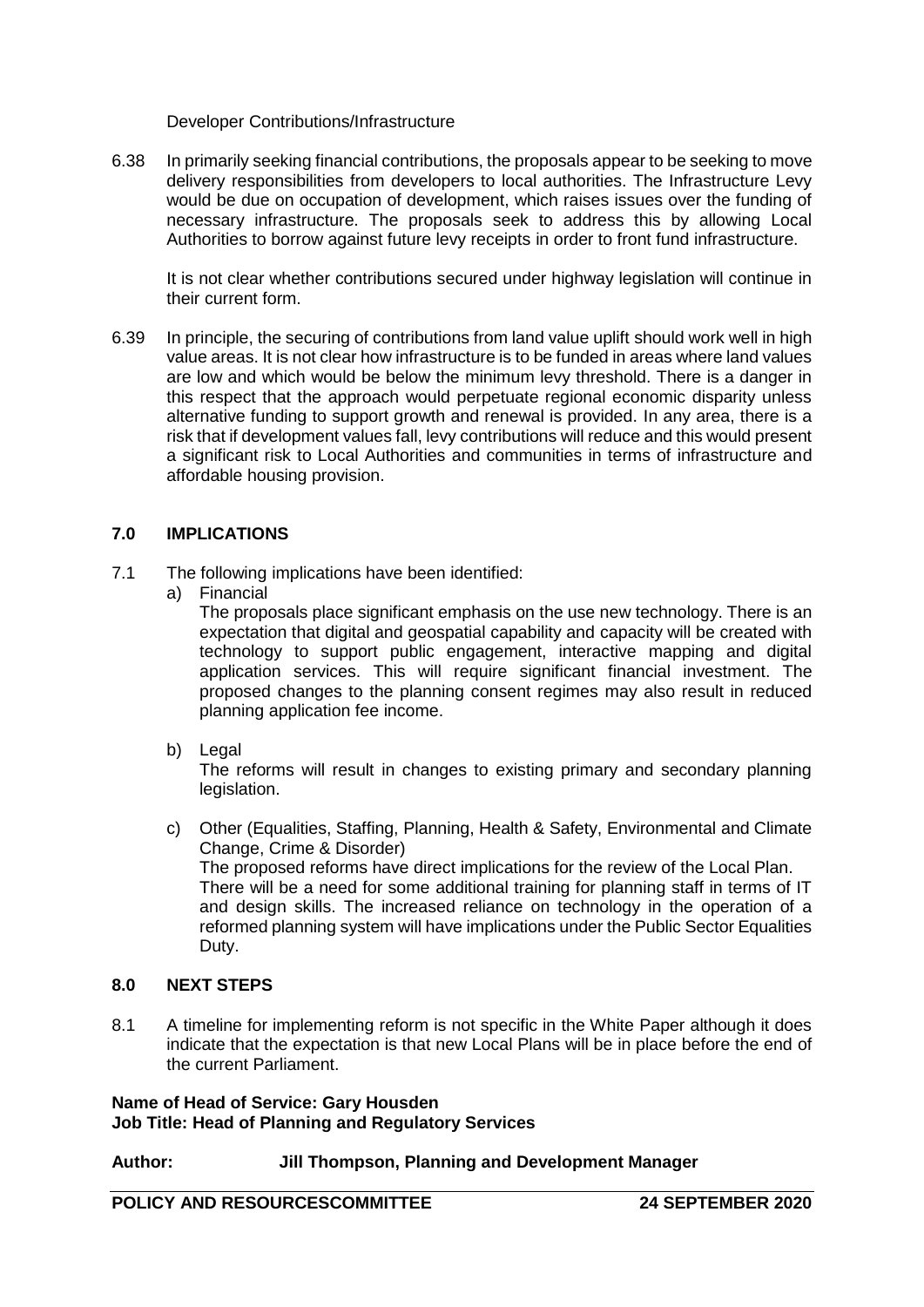| Telephone No:   | 01653 600666 ext: 43327      |
|-----------------|------------------------------|
| E-Mail Address: | jill.thompson@ryedale.gov.uk |

### **Background Papers:**

White Paper: Planning for the Future. MHCLG August 2020

#### **Background Papers are available for inspection at;**

[https://assets.publishing.service.gov.uk/government/uploads/system/uploads/attachment\\_da](https://assets.publishing.service.gov.uk/government/uploads/system/uploads/attachment_data/file/907956/Planning_for_the_Future_web_accessible_version.pdf) ta/file/907956/Planning for the Future web accessible version.pdf

### **Appendix 1 Planning For the Future. List of proposals, Questions and proposed RDC response**

#### **Pillar One – Planning for Development**

**Overview** 

Q1 What three words do you associate most with the planning system in England?

Q2(a) Do you get involved in planning decisions in your local area?

Q2(b) If no, why not? (Don't know how to/It takes too long/It's too complicated/ I don't care/Other – please specify)

Q3 Our proposals will make it much easier to access plans and contribute your views to planning decisions. How would you like to find out more about plans and planning proposals in the future? (Social media/Online news/Newspaper/By post/Other – please specify)

Q4 What are your top three priorities for planning in your local area? ( Building homes for young people/ building homes for the homeless/Protection of green spaces/the environment, biodiversity and action on climate change/Increasing the affordability of housing/The design of new homes and places/ Supporting the High Street/Supporting the local economy/more or better local infrastructure/protection of heritage buildings or areas/Other – please specify

#### **A new approach to plan-making.**

Proposal 1: The role of land use plans should be simplified

Q5 Do you agree that local plans should be simplified in line with our proposals? *Yes. In part. There is a need to simplify local plans although not in line with the package proposed as a whole. In general, the move to a more visual map-based plan supported by design guides and codes is welcomed. However, there must be some opportunity for a local plan to include policies to reflect local ambitions and circumstances which are more than visual design and appearance. The use of masterplans for growth areas*  will help although this needs to be accompanied with the ability for a Local Planning *Authority to articulate ambitions for renewal areas and the countryside which should not be overridden by an ever expanding suite of permitted development rights or generic national policy. It is unclear where local policy and the local narrative sit if the plan itself is just a map.*

*A map based plan would not be simplified if a numerous sub-area categories are required in the proposed renewal areas. The mapping exercise could prove overly*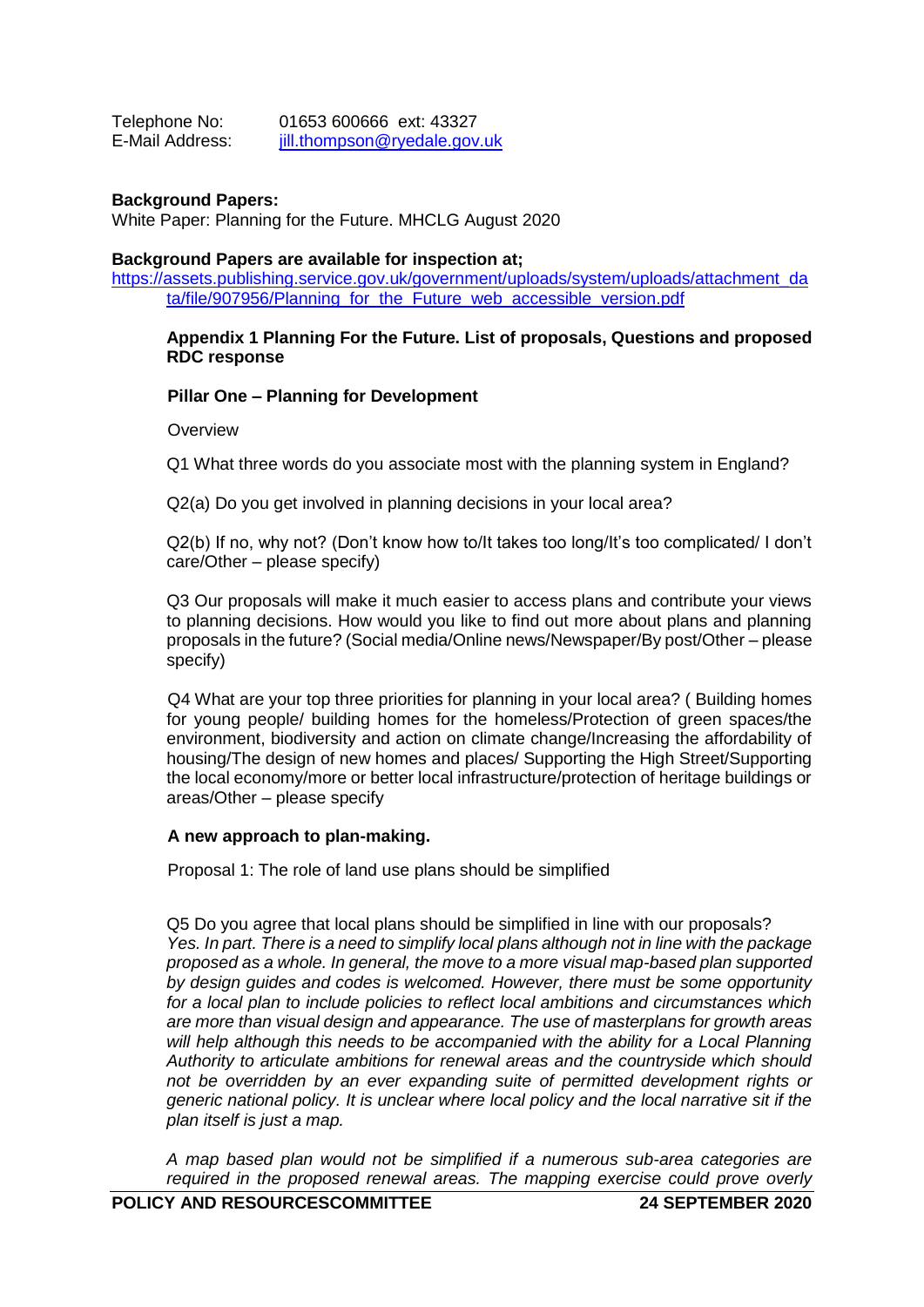*complicated. A criteria based national policy could easily and quickly be used to define some categories of protected areas without the need for these to be mapped (eg garden land). There are other constraints which cannot be easily defined on a map, including the settings of heritage assets, for example*.

Proposal 2: Development management polices to be established at a national scale with an altered role for Local Plans

Q6 Do you agree with our proposals for streamlining the development management content of Local Plans, and setting out general development management policies nationally?

*Yes. In part. There is scope to reduce the repetition of general/generic development management policies in local plans and to include these in national policy. However, the proposals are not clear on the extent to which local policies can be used to address local circumstances and objectives which are wider in scope than matters of design and appearance. This needs to be addressed in the 'standardised 'approach which is proposed.*

Proposal 3: Local Plans should be subject to a single statutory sustainable development test, replacing the existing tests of soundness

Q7(a) Do you agree with our proposals to replace existing legal and policy tests for Local Plans with a consolidated test for 'sustainable development', which would include consideration of environmental impact?

*Any rationalisation in the soundness tests and the evidence used to demonstrate soundness is welcomed. However, in the absence of any detail of the evidence which would no longer be required to support a local plan, there can be no certainty that a consolidated test would result quicker and less complicated plan preparation. It would help if a definitive list of required evidence and the scope of that evidence was provided in national guidance.*

Q7(b) How could strategic cross-boundary issues be best planned for in the absence of a formal Duty to Cooperate?

*The options are limited. Either Local Authorities come together at the point of decision or a national structure is introduced providing a co-ordinated planning framework across regions.*

Proposal 4: A standard national method for calculating housing requirements

Q8(a) Do you agree that a standard method for establishing housing requirements ( that takes into account constraints) should be introduced?

*A standard method does have the advantage that it would be consistently applied and it should reduce the time spent in plan-making and decision –taking on argument and debate over housing requirements. Despite the principle of the requirement being binding, there is an advantage to the use of a standard method in terms of reducing delay. However, the way the figure is calculated needs to be transparent. The method should reflect constraints in an area and should also address the implications that constraints in some areas have had and continue to have on household projections/ trends in other areas. There should be no need for Local Authorities to demonstrate a deliverable 5 year supply of land. The use of the*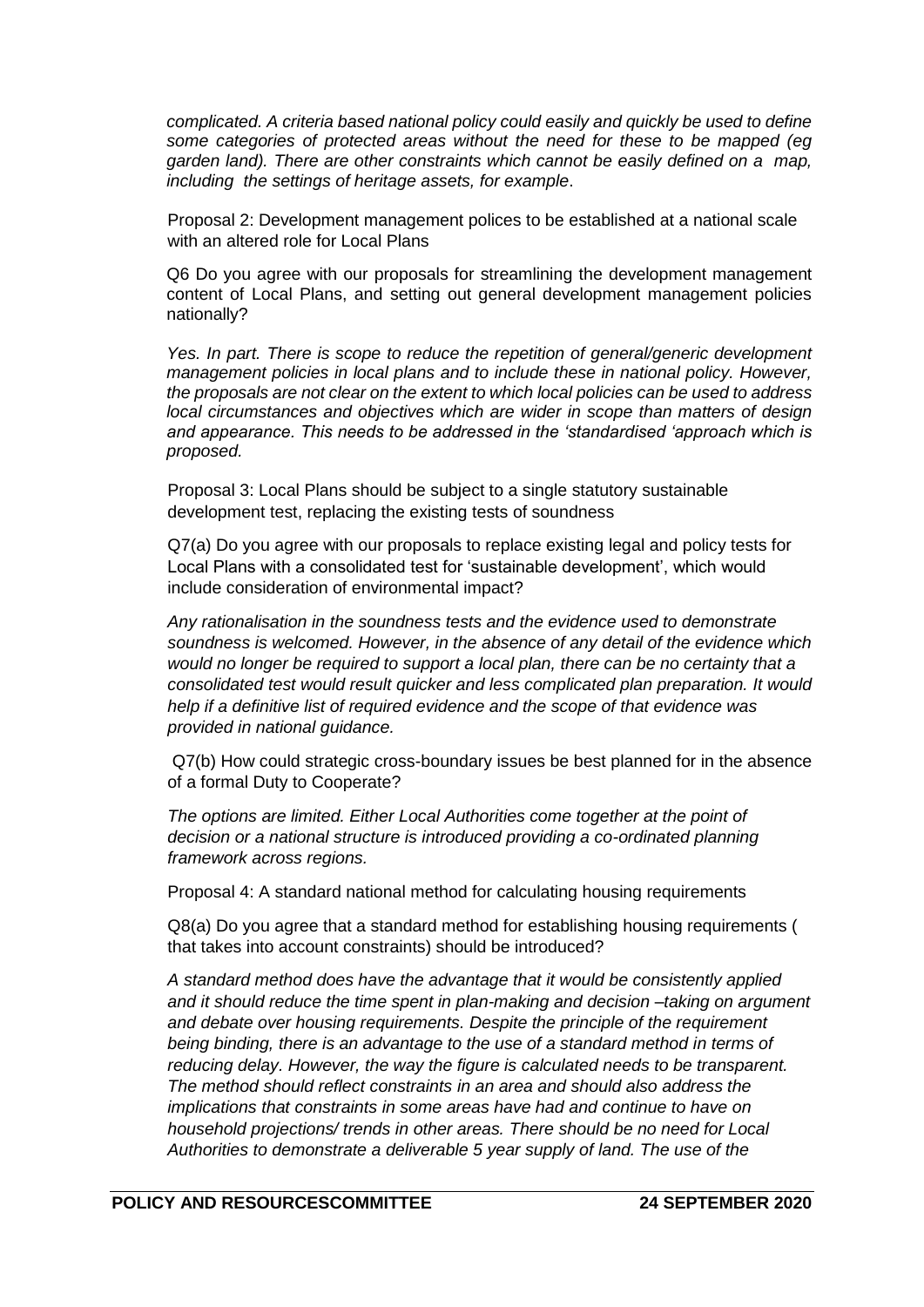*Housing Delivery Test is sufficient to ensure that housing requirements are being met.* 

Q8(b) Do you agree that affordability and the extent of existing urban areas are appropriate indicators of the quantity of development to be accommodated?

*No. The approach is based on the assumption that by simply increasing the number homes, housing will become more affordable. There is no evidence to suggest that in areas of high house prices and high demand that this will be then case or that the development industry will significantly increase the number of new homes it builds. It is disappointing that the proposed changes focus on perceived problems with land supply releases and the planning system. The opportunity to look at ways in which there could be greater involvement in increasing the type and tenure of housebuilding, including by the public sector has not been explored.*

### **Streamlined Development Management Process with automatic planning permission for schemes in line with plans**

Proposal 5: Areas identified as Growth areas would automatically be granted outline planning permission with automatic approvals available for pre-established development types in other areas suitable for building

Q9(a) Do you agree that there should be automatic outline permission for areas of substantial development (Growth areas) with faster routes for detailed consent?

*No. The inclusion of land within a growth area would establish the principle of development. An automatic outline permission, without time limits would provide no incentive for developers and land owners to bring land forward. It is also unclear how environmental impacts will be screened, scoped and assessed for schemes coming forward in growth areas over a plan period under this proposal*.

Q9(b) Do you agree with our proposals for the consent arrangements for Renewal and protected areas?

*No. The proposals do not allay concerns that this would involve a further roll out of increased permitted development rights which have the potential to undermine good place making.* 

Q9(c) Do you think there is a case for allowing new settlements to be brought forward under the Nationally Significant Infrastructure Projects regime?

*No. New settlements should be brought forward by Local Authorities or combinations of authorities to ensure local accountability. The Government needs to ensure that it will co-ordinate support from all of the necessary delivery partners including Homes England and Infrastructure companies to ensure schemes come forward.*

Proposal 6: Decision making should be faster and more certain with firm deadlines and make greater use of digital technology

Q10 Do you agree with our proposals to make decision-making faster and more certain?

*Yes. Care does need to be taken to ensure that some members of the community are not disadvantaged in engaging in the planning process through the use of digital technology. Extensions of time are often used to support applicants in making revisions to schemes or to provide required information. Schemes which don't meet*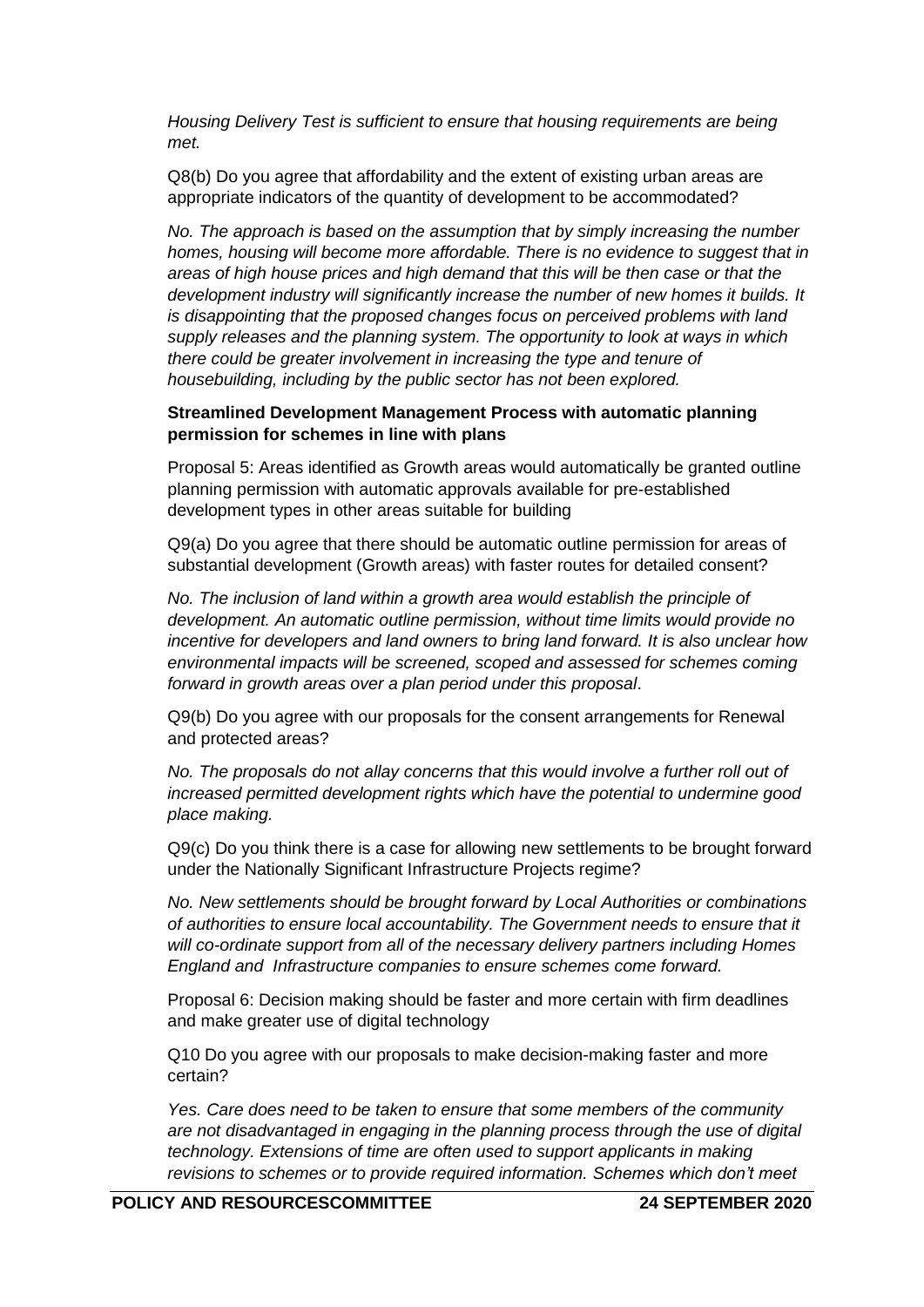*design codes or do not provide the required information can be promptly dealt with but this may not provide the approval that applicants/ customers are seeking and would be a less customer friendly, positive and proactive approach. In addition, digital technology needs to be tried, tested and reliable. This Council would question whether sufficient progress has been made in terms technology to fully enable digital and automated planning services at the current time.*

# **A new interactive web-based map standard for all planning documents**

Proposal 7: Local Plans should be visual and map based, standardised, based on the latest digital technology and supported by a new template

Q11 Do you agree with our proposals for accessible, web-based local plans?

*Yes*

# **A streamlined and more engaging plan-making process**

Proposal 8: Legal requirement to meet a statutory timetable for key stages of plan production

Alternative options are also presented for comment. These include:

- Reform of the examination process to remove the right to be heard
- Removal of the Examination stage and replacement with self-assessment

Q 12 Do you agree with our proposals for a 30 month statutory timescale for the production of local plans?

*Yes. Any process which is designed to simplify and expedite plan production is welcome in principle. However, the actual time needs to needs to be realistic and based on the experience of Local Authority practitioners. If the Government is serious about radical reform of the system, the examination process or need for an examination does need to be addressed. In the context of legislation, sanctions for under delivery and binding housing requirements, the self- assessment route would be sufficient. Local Authorities are accountable to their electorates on choices made. Sanctions exist to ensure that sites are deliverable. Assuming housing targets are met there is no requirement for examination time and public money to be spent on the choices made in relation to one developer's site over another.*

Proposal 9: Neighbourhood Plans should be retained as an important means of community input and we will support communities to make better use of digital tools

Q13 Do you agree that Neighbourhood Plans should be retained in the reformed planning system?

*Yes. In the context of the proposed reforms there is the potential for Neighbourhood plans to make a significant contribution to the masterplan's and design codes that will operate in an area.*

Q13(b) How can the neighbourhood planning process be developed to meet our objectives, such as in the use of digital tools and reflecting community preferences about design?

*Additional support for Neighbourhood Plan production. Design code templates for places may help provide a focus for Neighbourhood Planning.*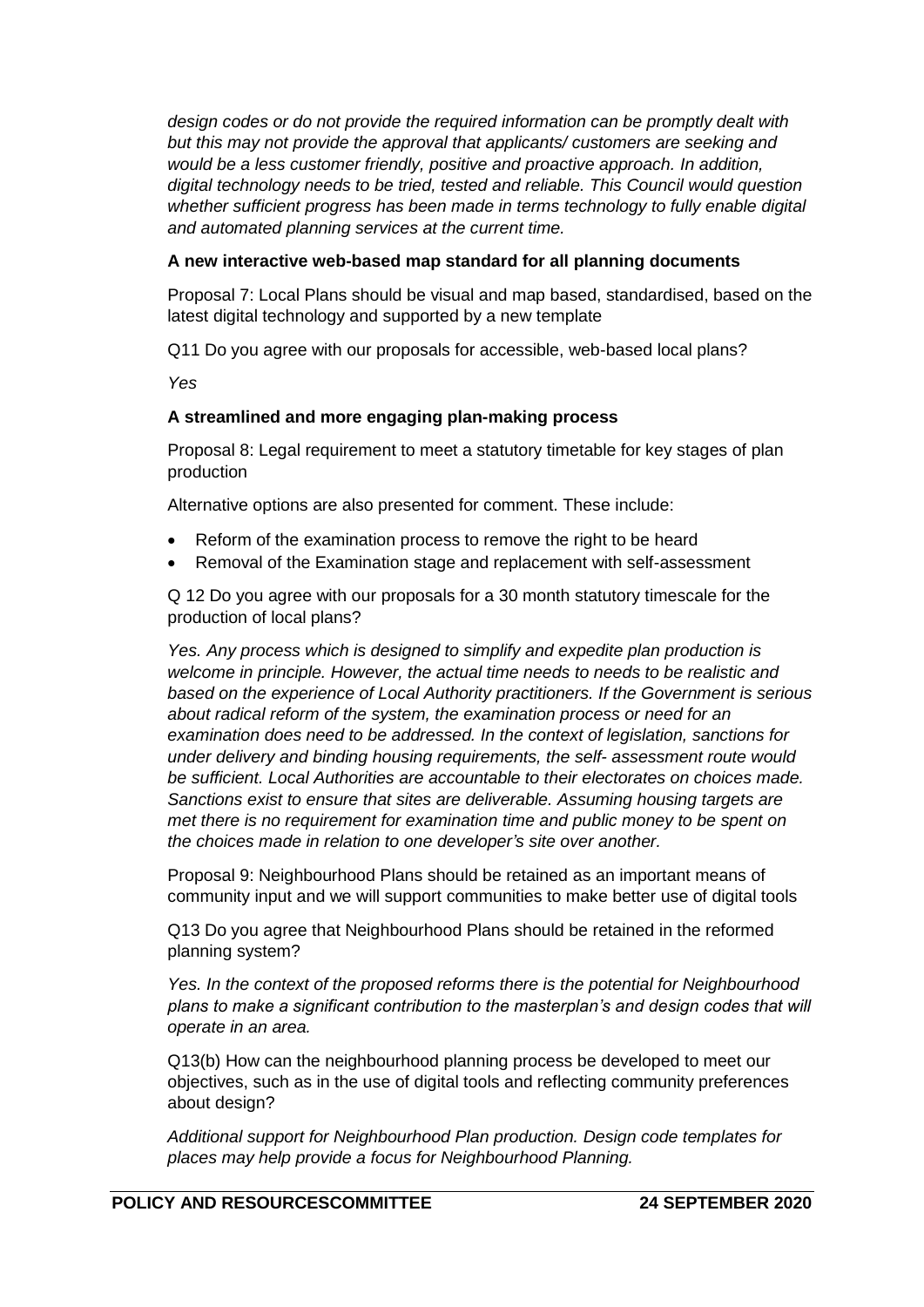# **Speeding up the delivery of development**

Proposal 10: A stronger emphasis on build out through planning

Q14 Do you agree that there should be a stronger emphasis on the build out of developments? And if so, what further measures would you support?

*Yes. Fiscal sanctions or incentives could be employed to encourage build out. The proposal for automatic outline permission in growth areas does not provide an incentive to bring sites forward.*

# **Pillar Two – Planning for Beautiful and Sustainable Places**

Q15 What do you think about the design of new development that has happened recently in your area?

*The standard of design varies depending on the developer. Local landed estates and householders and self-builders with a long term interest in the place generally pay considerable attention to matters of design quality and local character. There is room*  for improvement in the standard of design achieved on sites developed by national *housebuilders. If the proposed reforms are aimed at improving both design and increased housebuilding, this needs to be taken seriously by the volume build sector.*

Q16 Sustainability is at the heart of our proposals. What is your priority for sustainability in your area?

*Energy efficiency, use and generation*

### **Creating Frameworks for Beauty**

Proposal 11: To make design expectations more visual and predicable, we will expect design guides and codes to be prepared locally with community involvement and ensure that codes are more binding on decisions about development

Q17 Do you agree with our proposals for improving the production and use of design guides and codes?

*Yes. However, the proposals need to be more specific about the role of design codes. These need to be more than sets of rules which steer the appearance of development/an area but also need to include ambitions for how places function and how uses interact. Masterplans should not be limited to growth areas. They also need to be in place to ensure that local objectives and ambitions are achieved in renewal areas. Change in existing built up areas must be sensitive to the place and cannot be left to standardised national policy and permitted development legislation.*

Proposal 12: Expert body to be established and propose that each authority should have a chief officer for design and place-making

Q18 Do you agree that we should establish a new body to support design coding and building better places, and that each authority should have a chief officer for design and place-making?

*Yes. Investment in the skills required to develop and roll out best practice would be welcomed.*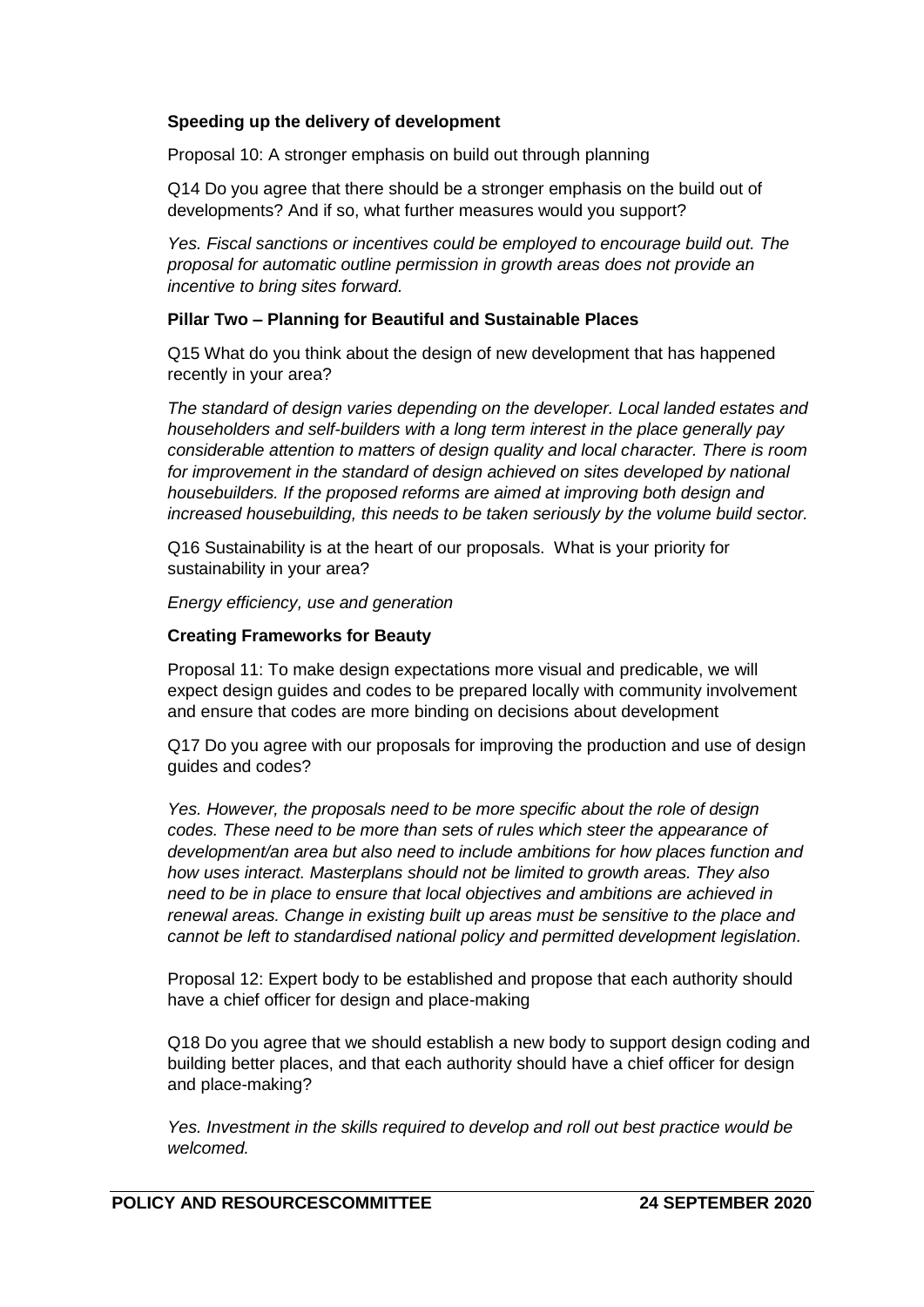Proposal 13: To further embed national leadership on delivering better places, we will consider how Homes England's strategic objectives can give greater emphasis for delivering beautiful places

Q19 Do you agree with our proposal to consider how design might be given greater emphasis in the strategic objectives for Homes England?

*Yes.* 

# **Fast-Track for Beauty**

Proposal 14: Changes to national policy and legislation to incentivise and accelerate high quality development which reflects local character and preferences

Q20 Do you agree with our proposal for implementing a fast-track for beauty?

*No. The emphasis on design and the use of design guides and codes provides a significant opportunity to improve the standard of design through the planning system. However, there is an inherent conflict between this and the increased use of permitted rights which have the potential to undermine local character and the quality and appearance of places. The increased use of permitted development rights is not supported and are not considered to be necessary if comprehensive local design codes are to be prepared. There is concern that reliance on the national model design code may result in a standardisation of approach as local design codes are in preparation, which would undermine local character*.

# **Stewardship and Enhancement of the Environment**

Proposal 15: Amend national policy to ensure that it targets those areas where a reformed planning system can most effectively play a role in mitigating and adapting to climate change and maximising environmental benefits

Proposal 16: Simpler framework for assessing environmental impacts and enhancement opportunities, that speeds up the process while protecting and enhancing the most valuable and important habitat and species

Proposal 17: Conserving and enhancing our historic buildings and areas

Proposal 18: Facilitate ambitious improvements in energy efficiency standards for buildings to help deliver our world-leading commitment to net –zero by 2050

# **Pillar Three – Planning for Infrastructure and well connected places**

# **Consolidated Infrastructure Levy**

Proposal 19: The Community Infrastructure Levy should be reformed and charged as a fixed proportion of the development value above a threshold, with a mandatory nationally set rate and the current system of planning obligations abolished

Proposal 20: The scope of the Infrastructure Levy could be extended to capture changes of use through permitted development rights

Proposal 21: The reformed Infrastructure Levy should deliver affordable housing provision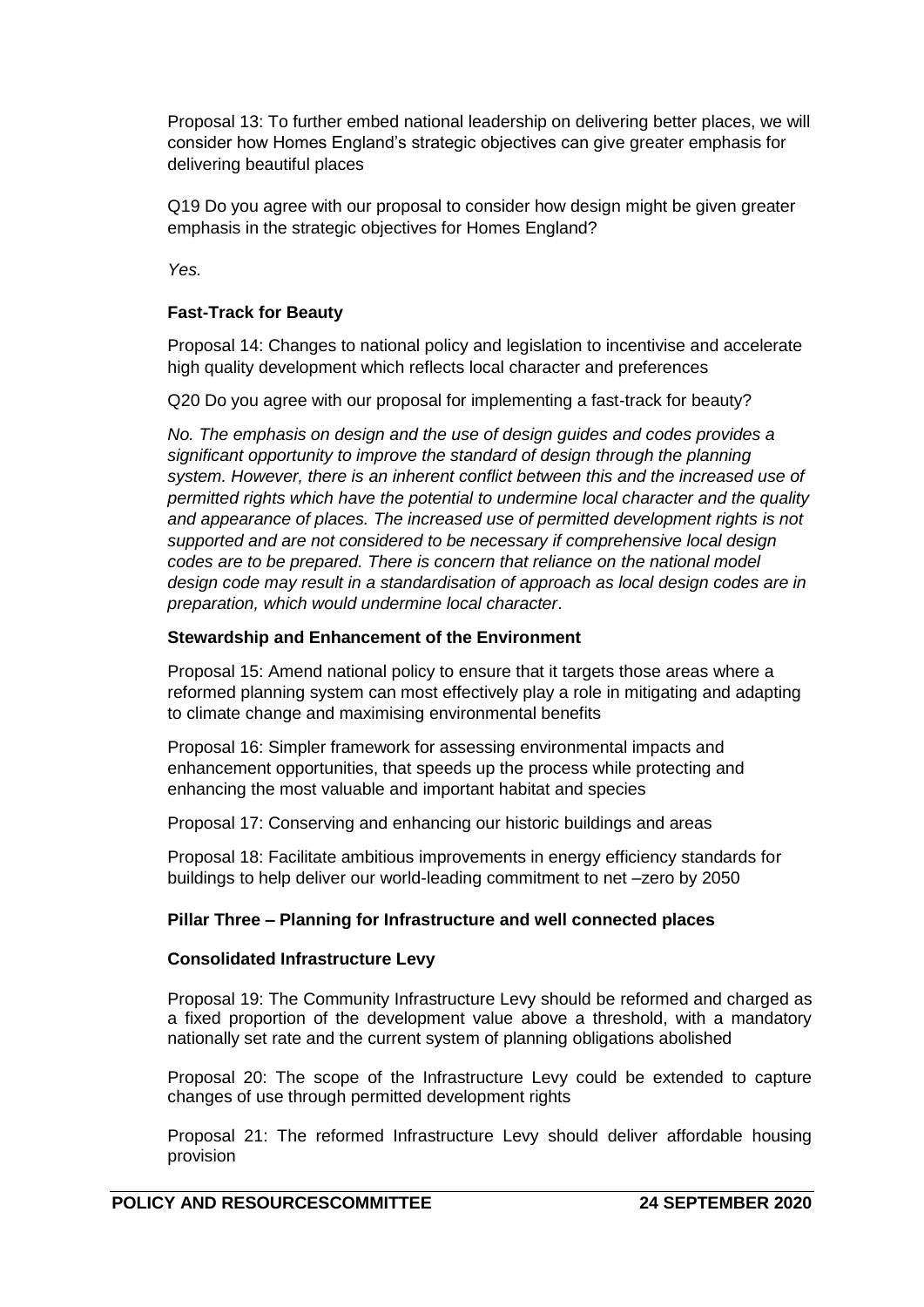Proposal 22: More freedom could be given to local authorities over how they spend the Infrastructure Levy

Q21 When new development happens in your area, what is your priority for what comes with it?

(more affordable housing/more or better infrastructure/design of new buildings/more shops and/or employment space/Green space)

#### *More and better infrastructure and Affordable Housing*

Q22(a) Should the Government replace the Community Infrastructure Levy and Section 106 planning obligations with a new consolidated Infrastructure Levy, which is charged as a fixed proportion of development value above a set threshold?

*No. In principle, an approach which aims to capture uplift in value is attractive. However, this cannot be a one size fits all and alternative mechanism's to support infrastructure delivery in areas with low land values do need to be in place if regional disparities are to be addressed.*

*The proposals are however, vague and the implications and intentions are not clearly discussed or easily understood. Any proposal which would jeopardise the delivery of affordable housing and the timely provision of necessary infrastructure is not supported. It would appear that under the proposals, the responsibility for ensuring necessary infrastructure is in place lies with the public sector rather than the developer, if levy receipts are received on occupation. Viability issues will come to the fore after a development is built and as values are calculated. If understood correctly, the process would present unacceptable risk for authorities and local communities, particularly if an authority has had to borrow money to front fund infrastructure. It will only be once a development is built that it will be known with certainty that there is sufficient funds to repay infrastructure costs or deliver affordable housing.* 

Q22(b) Should the Infrastructure Levy rates be set nationally at a single rate, set nationally at an area-specific rate, or set locally

*The implications of a nationally set rate need to be better articulated in order for an informed view to be given*

Q22(c) Should the Infrastructure Levy aim to capture the same amount of value overall, or more value, to support greater investment in infrastructure, affordable housing and local communities?

*It should aim to capture more value. At present CIL in Ryedale is set at a 'cautious' level to avoid viability impacts.*

Q22(d) Should we allow local authorities to borrow against the Infrastructure Levy, to support infrastructure delivery in their area?

*The proposed changes, including the payment of the levy on occupation will require local authorities to front fund infrastructure requirements. In the absence of an ability to borrow against levy receipts, it is unclear how this could be achieved. This is an element of the proposals which presents a significant risk to local authorities if development values fluctuate over time. Any approach needs to build in a way in which this risk can be avoided.*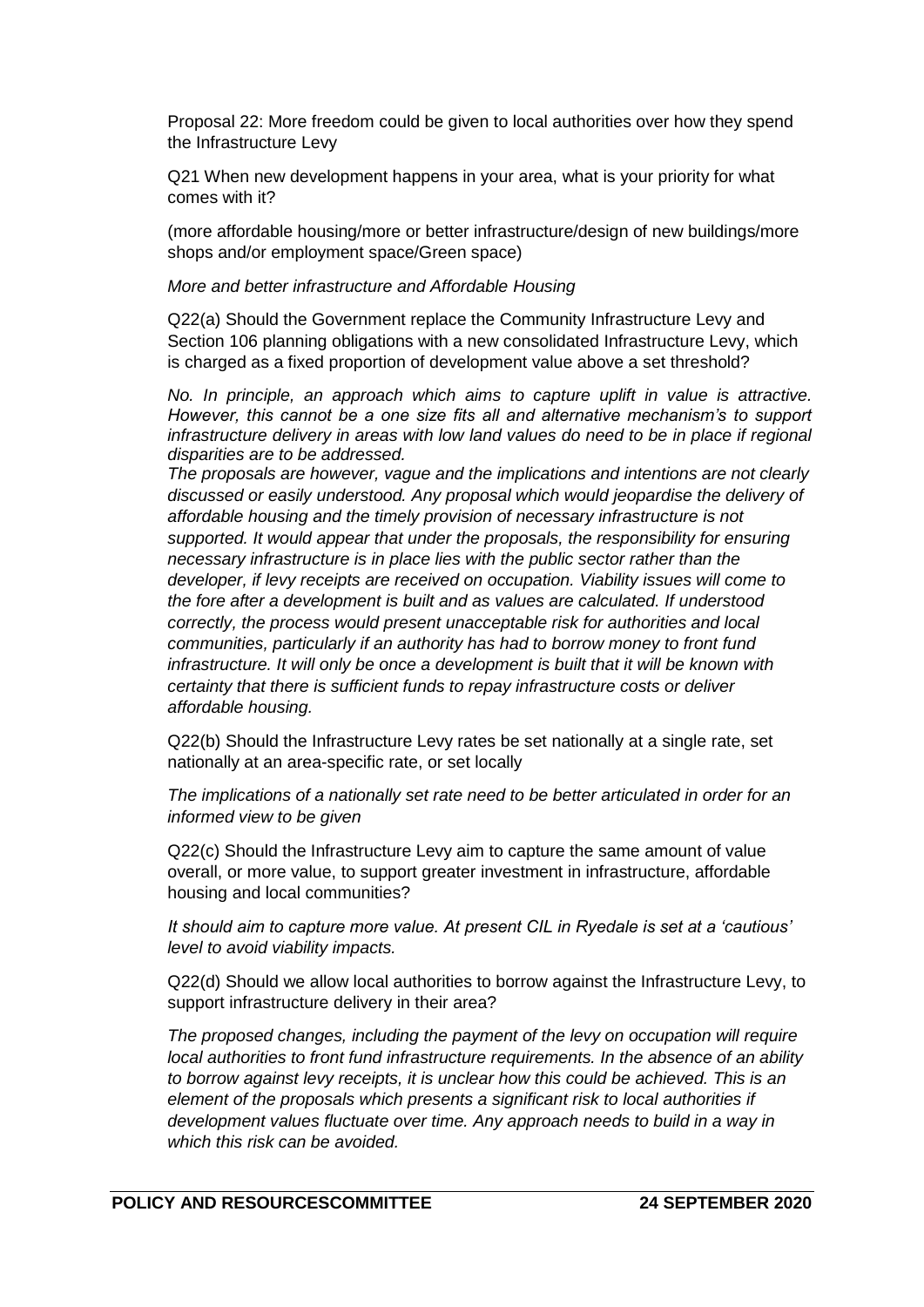Q23 Do you agree that the scope of the reformed Infrastructure Levy should capture changes of use through permitted development rights?

#### *Yes*

Q24(a) Do you agree that we should aim to secure at least the same amount of affordable housing under the Infrastructure Levy and as much on-site affordable provision as at present?

*Yes. At least the same level of provision should be secured. However, at present, a*  legal agreement secures negotiated levels of affordable housing. There is nothing in *the proposal that would legally secure provision and this is a concern which presents a risk to authorities and local communities.* 

Q24(b) Should affordable housing be secured as in-kind payment towards the Infrastructure Levy or as a 'right to purchase' at discounted rates for local authorities?

*Of the choices provided, a mandatory in kind payment would appear to be the only way in which communities would benefit from affordable housing provision with any form of certainty.*

Q24(c) If an in-kind delivery approach is taken, should we mitigate against local authority overpayment risk?

*The consultation is not clear what the overpayment risk is or how it would be incurred* but developers should not have the right to reclaim levy payments if the end value of *affordable units exceeds the final levy liability*

Q24(d) if an in-kind delivery approach is taken are there any additional steps that would need to be taken to support affordable housing quality?

*Space standards and design specification should be established and adhered to by developers and providers.*

Q25 Should local authorities have fewer restrictions over how they spend the Infrastructure Levy?

*Local Authorities should have the discretion to spend Levy receipts as they see fit and are best placed to identify priorities for expenditure in their areas. It is considered that it is important that this should relate to the development and growth of places if local communities are to see tangible improvements in their areas. Without this, development and growth become harder for communities to accept.*

Q25(a) If yes, should an affordable housing 'ring-fence' be developed.

*Whilst this should not be necessary if affordable housing is a priority for an area, it would ensure resources are not diverted away from affordable housing provision*.

#### **Delivering Change**

Proposal 23: Development of a resources and skills strategy for the planning sector which will be developed to include:

Proposal 24: Strengthen enforcement powers and sanctions

Q26 Do you have any views on the potential impact of the proposals raised in this consultation on people with protected characteristics as defined in section 149 of the